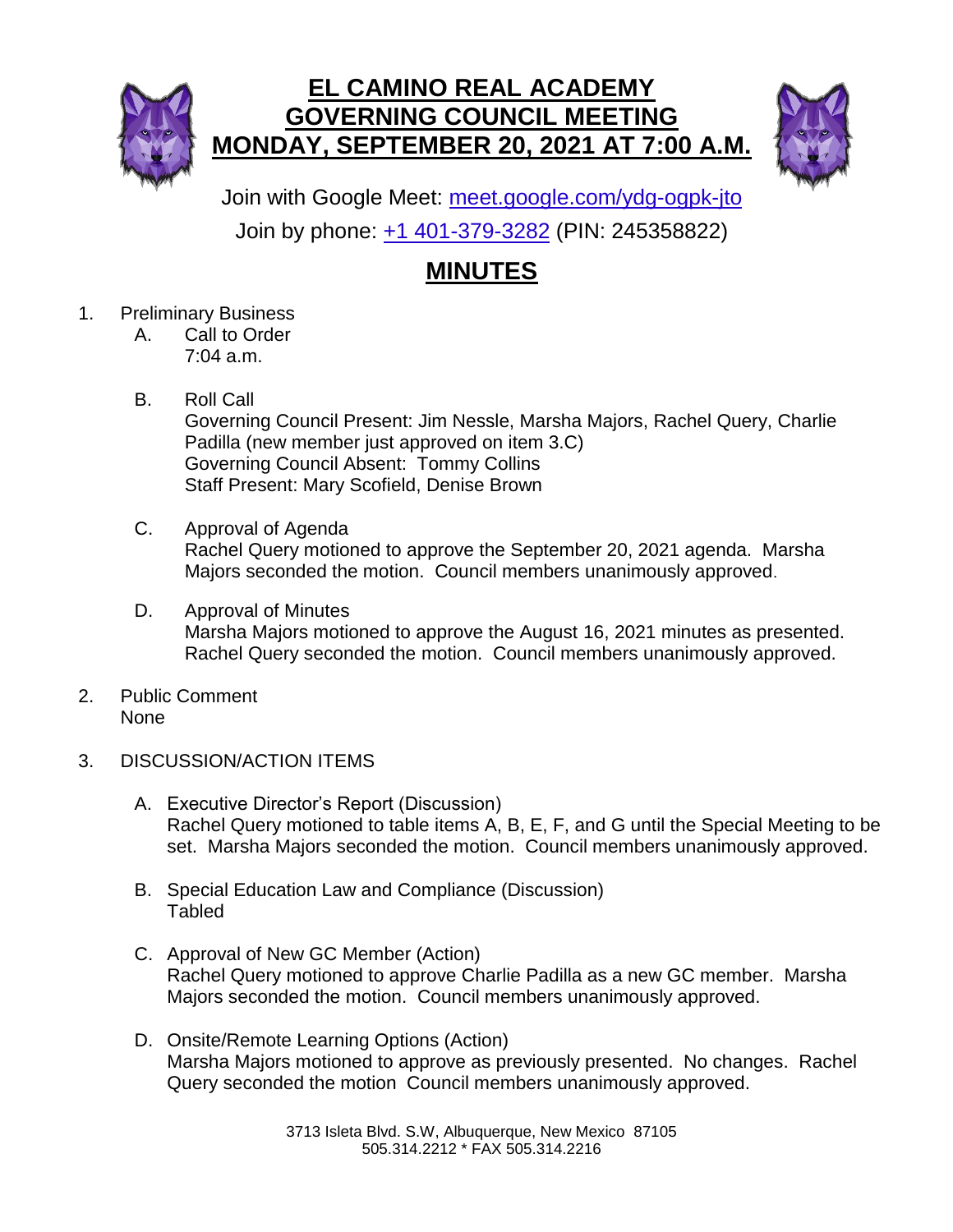



- inancial Statements and Cash Disbursements (Action) Tabled
- F. BARS (Action) Tabled
- G. Approval of Purchase Orders over \$7500 (Action) Tabled
- H. GC Resolution to Allow Interim Staff Members to Cover Vacant Positions (Action) Marsha Majors motioned to allow interim staff to fill vacant positions waiving the need for GC approval if the POs are over \$7500. Rachel Query seconded the motion. Council members unanimously approved.
- I. Approval for Policies for Posting: Therapy Dog Policy, Student Non-discrimination for Race/Religion/Culture Hair Policy, Policy Implementing Public Health Order dated August 17, 2021, Background Check and Employment History Policy, Retract G.17, School Lottery, Prohibiting Racialized Aggression, Required Training in Detection/Reporting of Child Abuse/Neglect, Ethical Misconduct, Professional Responsibilities, Sexual Abuse, and Assault/Substance Abuse, Ethical Misconduct Investigation and Reporting Policy, and Student Dental Exam Verification Policy (Action)

Rachel Query motioned to approve the above policies (new and revisions) for posting only except for G.17 which will automatically take effect following the 10-day comment period. Marsha Majors seconded the motion. Council members unanimously approved.

- J. Approval of MOU with Owens Administrative & Healthcare Support Services, LLC (Action) Marsha Majors motioned to approve the MOU with Owens Administrative & Healthcare Support Services, LLC contingent upon attorney review and approval. Rachel Query seconded the motion. Council members unanimously approved.
- K. Board Development (Discussion) The GC discussed the potential moving of meeting dates.
- 4. Concluding Business
- I. Discussion of other business and issues None